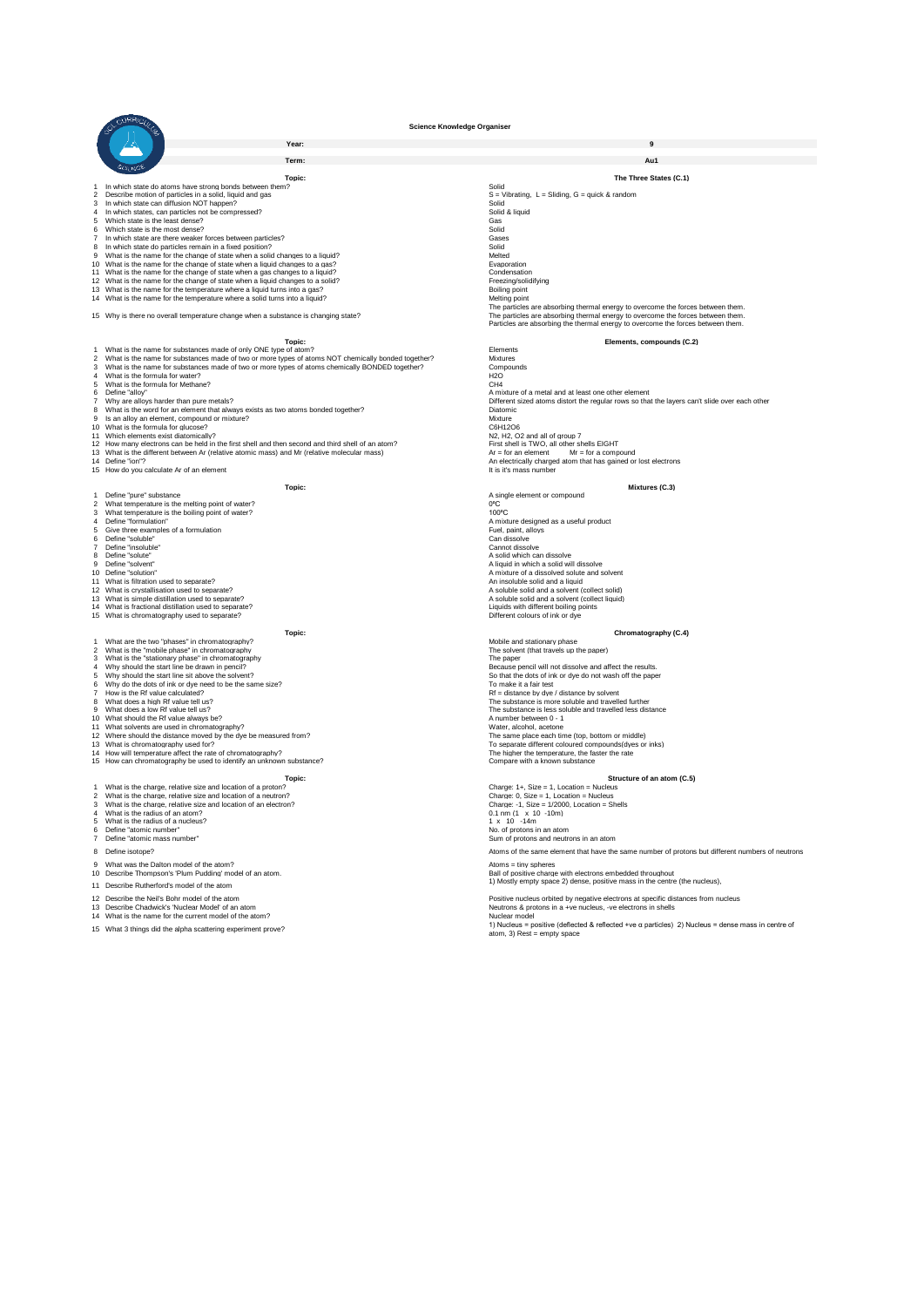|                                                                        | <b>Science Knowledge Organiser</b>                                                                                                                                                                                                                                                                                                                                                                                                                                                                                                                                                                                                                                                                                                                                                                                                                                  |  |                                                                                                                                                                                                                                                                                                                                                                                                                                                                                                                                                                                                                                                                                                                                                                              |
|------------------------------------------------------------------------|---------------------------------------------------------------------------------------------------------------------------------------------------------------------------------------------------------------------------------------------------------------------------------------------------------------------------------------------------------------------------------------------------------------------------------------------------------------------------------------------------------------------------------------------------------------------------------------------------------------------------------------------------------------------------------------------------------------------------------------------------------------------------------------------------------------------------------------------------------------------|--|------------------------------------------------------------------------------------------------------------------------------------------------------------------------------------------------------------------------------------------------------------------------------------------------------------------------------------------------------------------------------------------------------------------------------------------------------------------------------------------------------------------------------------------------------------------------------------------------------------------------------------------------------------------------------------------------------------------------------------------------------------------------------|
|                                                                        | Year:                                                                                                                                                                                                                                                                                                                                                                                                                                                                                                                                                                                                                                                                                                                                                                                                                                                               |  |                                                                                                                                                                                                                                                                                                                                                                                                                                                                                                                                                                                                                                                                                                                                                                              |
|                                                                        |                                                                                                                                                                                                                                                                                                                                                                                                                                                                                                                                                                                                                                                                                                                                                                                                                                                                     |  |                                                                                                                                                                                                                                                                                                                                                                                                                                                                                                                                                                                                                                                                                                                                                                              |
|                                                                        | Term:                                                                                                                                                                                                                                                                                                                                                                                                                                                                                                                                                                                                                                                                                                                                                                                                                                                               |  | Au1                                                                                                                                                                                                                                                                                                                                                                                                                                                                                                                                                                                                                                                                                                                                                                          |
| 3<br>$\overline{4}$<br>5<br>6<br>$\overline{7}$<br>8<br>9              | Topic:<br>How are elements arranged in the periodic table?<br>2 What does the column (group) in the periodic table tells us?<br>What are the rows of the periodic table called?<br>What did Mendeleev do when creating the modern periodic table?<br>Where are alkali metals found in the periodic table?<br>Where are non-metals found in the periodic table?<br>Name the groups in the periodic table (1, 7, 0)<br>State 3 properties of group 7<br>What happens to reactivity as you move down group 7?<br>10 What is the name of the elements found in the middle of the periodic table that are not part of a group?<br>11 Give 4 properties of metals<br>12 Give 3 properties of non-metals<br>13 Give 5 properties of the alkali metals<br>14 What is formed when alkali metals react with water?<br>15 What happens to reactivity as you move down group 1? |  | The periodic table (C.6)<br>In order of atomic number (lowest to highest)<br>Number of electrons in the outer shell<br>Periods<br>Left gaps to make the pattern fit<br>Group 1<br>Right<br>$1 =$ Alkali metals, $7 =$ Halogens, $0 =$ Noble gases<br>Non-metal, highly reactive, diatomic<br>They become less reactive - it is harder to gain an electron<br><b>Transition metals</b><br>1) High melting point, 2) Good thermal and electrical conductors, 3) Ductile, 4) Malleable<br>1) Low melting point, 2) Poor thermal and electrical conductors, 3)Brittle<br>1) Highly reactive, 2) Low melting and boiling points, 3) Low density, 4) Shiny when cut, 5) Soft<br>Alkaline metal hydroxide<br>They become more reactive - it is easier to lose their outer electron. |
| $\mathbf{1}$<br>$\overline{c}$                                         | Topic:<br>What is Corrosion? (separate only)<br>Give three ways of preventing corrosion (separate only)                                                                                                                                                                                                                                                                                                                                                                                                                                                                                                                                                                                                                                                                                                                                                             |  | Metals and Prevention of Corrosion (Separate Only) (C.23)<br>Destruction of materials by chemical reactions with substances in the environment<br>Apply a coat that acts as a barrier (greasing, painting, electroplating)                                                                                                                                                                                                                                                                                                                                                                                                                                                                                                                                                   |
| 3                                                                      | Why doesn't aluminium rust? (separate only)                                                                                                                                                                                                                                                                                                                                                                                                                                                                                                                                                                                                                                                                                                                                                                                                                         |  | It is covered in a layer of aluminium oxide                                                                                                                                                                                                                                                                                                                                                                                                                                                                                                                                                                                                                                                                                                                                  |
| 5<br>6<br>$\overline{7}$<br>8<br>$\mathbf{9}$<br>12 <sup>1</sup><br>13 | 4 What is it called when a less reactive metal is coated with a more reactive metal to prevent corrosion? (separate only)<br>Give two conditions necessary for rusting (separate only)<br>Which metals are contained within Bronze? (separate only)<br>Which metals are contained within Brass? (separate only)<br>When gold is used in jewellery, which metals is it normally mixed with? (separate only)<br>What carat is pure gold? (separate only)<br>10 Which elements do steel contain? (separate only)<br>11 State two properties of high carbon steel (separate only)<br>State two properties of low carbon steel (separate only)<br>Which elements do stainless steels contain? (separate only)<br>14 Give two properties of stainless steel. (separate only)<br>15 State one property of aluminium alloys (separate only)                                 |  | Sacrificial protection<br>Water and air (oxygen)<br>Copper and Tin<br>Copper and zinc<br>Silver, copper, zinc<br>24 carat<br>Iron + carbon and other metals<br>Strong but brittle<br>Soft and easy to shape<br>Iron, chromium and nickel<br>Hard and resistant to corrosion<br>Low density                                                                                                                                                                                                                                                                                                                                                                                                                                                                                   |
|                                                                        | Topic:                                                                                                                                                                                                                                                                                                                                                                                                                                                                                                                                                                                                                                                                                                                                                                                                                                                              |  | Metals and Alloys (C.25)                                                                                                                                                                                                                                                                                                                                                                                                                                                                                                                                                                                                                                                                                                                                                     |
| $\mathbf{1}$<br>$\overline{c}$<br>3<br>5<br>6<br>$\overline{7}$        | What is an 'ion.'?<br>How do atoms become ions?<br>How do metals form ions?<br>4 How do non-metals typically form ions?<br>How do atoms become stable (no longer reactive)?<br>State what the groups number tells us<br>What is a chemical property?                                                                                                                                                                                                                                                                                                                                                                                                                                                                                                                                                                                                                |  | A particle with a positive or negative charge.<br>Atoms become ions by gaining or losing electrons.<br>Metals lose electrons to form positive ions (cations).<br>Non-metals typically gain electrons to form negative ions (anions).<br>By gaining a full outer shell<br>How many electrons need to be lost (metals) or gained (non-metals) to become stable<br>How a substance reacts with something                                                                                                                                                                                                                                                                                                                                                                        |
|                                                                        | 8 What is a physical property?                                                                                                                                                                                                                                                                                                                                                                                                                                                                                                                                                                                                                                                                                                                                                                                                                                      |  | How a substance behaves physically e.g. boiling point, melting point, conductivity, density, state of<br>matter                                                                                                                                                                                                                                                                                                                                                                                                                                                                                                                                                                                                                                                              |
| 9                                                                      | How would you describe atoms in pure metals?<br>10 How are atoms in pure metals arranged?<br>11 How would you describe atoms in alloys?<br>12 How are atoms in alloys arranged?<br>13 Why are pure metals soft when hit?<br>14 State the definition of an alloy.<br>15 Why are alloys stronger than pure metals?                                                                                                                                                                                                                                                                                                                                                                                                                                                                                                                                                    |  | The same size as one another<br>In regular rows (in a lattice).<br>Of varying size because more than one type of atom is present.<br>Irregularly in distorted rows<br>Regular layers can easily slide over each other<br>An alloy is a solid mixture containing at least one metal.<br>The irregular rows cannot easily slide over each other.                                                                                                                                                                                                                                                                                                                                                                                                                               |
|                                                                        | Topic:                                                                                                                                                                                                                                                                                                                                                                                                                                                                                                                                                                                                                                                                                                                                                                                                                                                              |  | RP: Chromatography (C6) (C.40)                                                                                                                                                                                                                                                                                                                                                                                                                                                                                                                                                                                                                                                                                                                                               |
| 3                                                                      | 1 What is the aim of the experiment?<br>2 What is the independent variable?<br>What is the dependent variable?<br>Name 3 controls variables                                                                                                                                                                                                                                                                                                                                                                                                                                                                                                                                                                                                                                                                                                                         |  | Investigate the colours that are found within a mixture of food colourings<br>Dye/ink colour<br>Rf value<br>1) Start point of the colour<br>2) Size of the coloured dot<br>3) Start point of the solvent                                                                                                                                                                                                                                                                                                                                                                                                                                                                                                                                                                     |
|                                                                        | 5 Name 3 sources of error                                                                                                                                                                                                                                                                                                                                                                                                                                                                                                                                                                                                                                                                                                                                                                                                                                           |  | 1) Starting line drawn in ink<br>2) Solvent above the starting line<br>3) Dots too close together or too big                                                                                                                                                                                                                                                                                                                                                                                                                                                                                                                                                                                                                                                                 |
| 6<br>$\overline{7}$<br>8                                               | Why is a pencil used to draw the starting line?<br>Name 3 types of solvent that can be used<br>How should the distance of the dye be measured?                                                                                                                                                                                                                                                                                                                                                                                                                                                                                                                                                                                                                                                                                                                      |  | To avoid any dye in a pen also moving up the paper<br>Water, alcohol and acetone<br>Use a ruler to measure the distance between the starting line and the centre of the dye                                                                                                                                                                                                                                                                                                                                                                                                                                                                                                                                                                                                  |
| 9                                                                      | How should the distance moved by the solvent be measured?                                                                                                                                                                                                                                                                                                                                                                                                                                                                                                                                                                                                                                                                                                                                                                                                           |  | Use a ruler to measure the distance between the starting line and the top of the solvent line/curve                                                                                                                                                                                                                                                                                                                                                                                                                                                                                                                                                                                                                                                                          |
|                                                                        | 10 How is the Rf value calculated?<br>11 How do you use the Rf value to identify the unknown substance?<br>12 How could you identify the unknown substance visually?<br>13 What is used to transfer the dyes to the chromatography paper?<br>14 What are the units for the Rf value?<br>15 What are possible variations in this method?                                                                                                                                                                                                                                                                                                                                                                                                                                                                                                                             |  | Rf value = distance moved by dye / distance moved by solvent<br>Compare with a known value from a data base<br>Observe which known colours the unknown dye lines up with on the chromatography paper<br>Capillary tube<br>No units<br>Investigate whether this pen is a pure colour or a mixture.                                                                                                                                                                                                                                                                                                                                                                                                                                                                            |
|                                                                        |                                                                                                                                                                                                                                                                                                                                                                                                                                                                                                                                                                                                                                                                                                                                                                                                                                                                     |  |                                                                                                                                                                                                                                                                                                                                                                                                                                                                                                                                                                                                                                                                                                                                                                              |